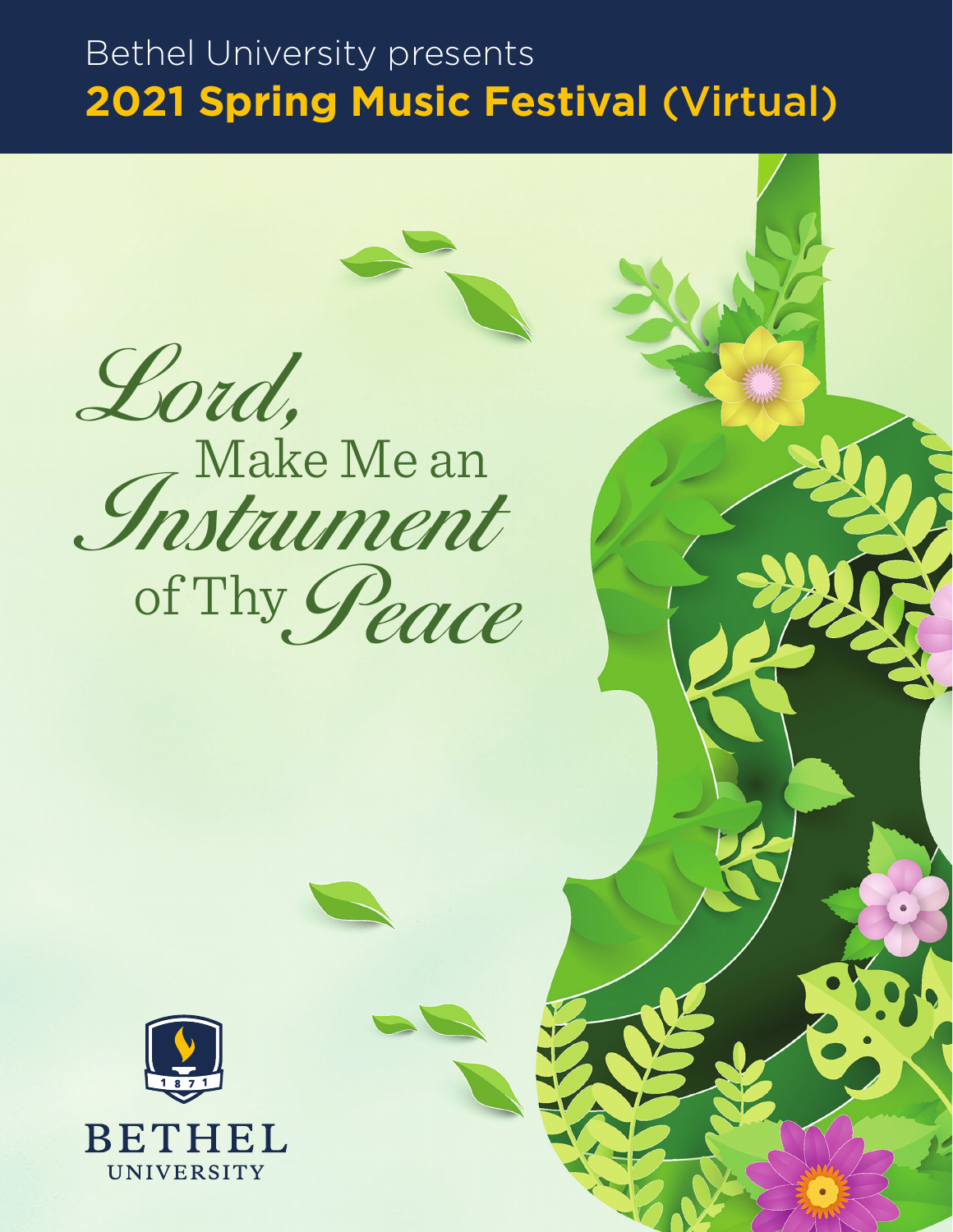Lord, Make Me an Instrument of Thy Peace

Prayer of the Children . . . . . . . . . . . . . . . . . . . . . . . . . . . . . . . . . . . . . . . . . . . . . . . . Royal Register Kurt Bestor; Arranged by Andrea S. Klouse

Can you hear the prayer of the children On bended knee, in the shadow of an unknown room? Empty eyes with no more tears to cry Turning heavenward toward the light.

Cryin', "Jesus, help me to see the mornin' light of one more day, But if I should die before I wake, I pray my soul to take."

Can you feel the hearts of the children Aching for home, for something of their very own. Reaching hands with nothing to hold onto But hope for a better day, a better day.

Cryin', "Jesus, help me to feel the love again in my own land, But if unknown roads lead away from home, give me loving arms, 'way from harm."

Can you hear the voice of the children Softly pleading for silence in their shattered world? Angry guns preach a gospel full of hate, Blood of the innocent on their hands.

Cryin', "Jesus, help me to feel the sun again upon my face," For when darkness clears, I know You're near, bringing peace again."

*Da li čujete sve dječje molitve?* [Can you hear the prayer of the children?]

Can you hear the prayer of the children?

Alleluia! Laudamus Te . . . . . . . . . . . . . . . . . . . . . . . . . . . . . . . . . . . . . . . Wind Symphony and Organ Alfred Reed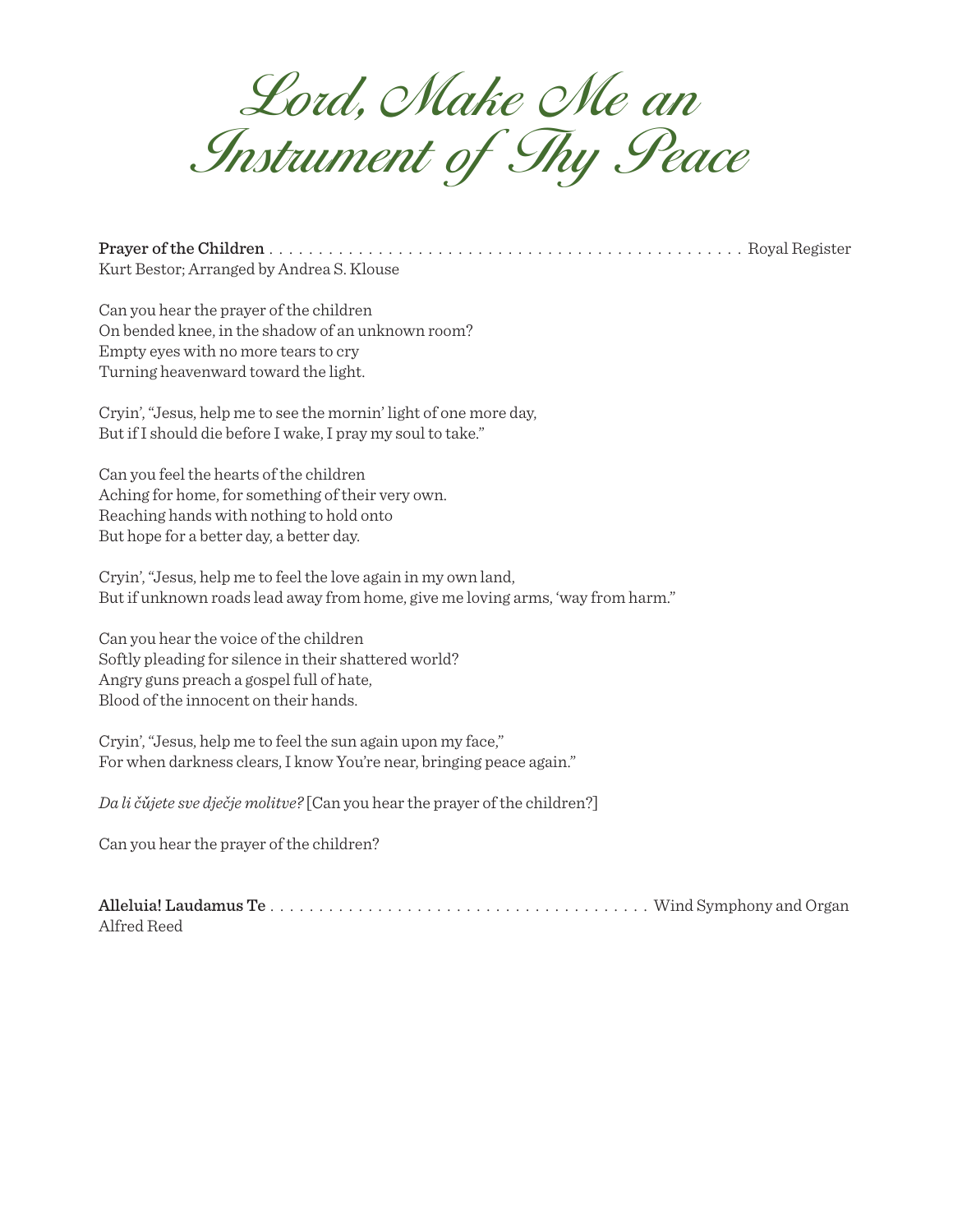By the Rivers of Babylon . . . . . . . . . . . . . . . . . . . . . . . . . . . . . . Lucia Chorum, Piano, and Percussion Susan Brumfield

Amen….

By the rivers of Babylon, where he sat down, And there he wept, as he remembered Zion.

For the wicked carried us away; captivity, required of us a song. How can we sing King Alpha's song in a strange land?

So let the words of my mouth, and the meditations of my heart Be acceptable in Thy holy sight, Oh, Lord– Let the words of my mouth, and the words that I say, Every song I sing, every prayer I pray.

Let the people say: "Amen." Sing it over, now, "Amen."

So let the words of my mouth, and the meditations of my heart Be acceptable in Thy holy sight, Oh, Lord– Every word I say, every song I sing, Every prayer I pray.

Amen.

*—Words adapted from Psalm 137:1-4 and Psalm 19:14*

| Jacob Erdman and Matthew Compton |  |
|----------------------------------|--|

Elijah Rock . . . . . . . . . . . . . . . . . . . . . . . . . . . . . . . . . . . . . . . . . . . . . . . . . . . . . . . . . Bethel Choir Traditional Spiritual; Arranged by Moses Hogan

Oh Elijah, Elijah rock.

Come on, sister, help me to pray, Tell me my Lord done pass dis way.

Elijah rock, shout, shout; Elijah rock comin' up, Lawdy, Elijah rock, shout, shout; Elijah rock comin' up, Lawd.

Satan ain't nothin' but a Snake in the grass. He's a conjure, he's a liar. Hallelujah, Lord!

Elijah rock, shout, shout; Elijah rock comin' up, Lawdy, Elijah rock, shout, shout; Elijah rock comin' up, Lawd.

If I could I surely would Stand on the rock where Moses stood.

Oh Elijah, Elijah rock! Hallelujah, Jesus! Comin' up, Lawdy! I'm comin' up, Lord!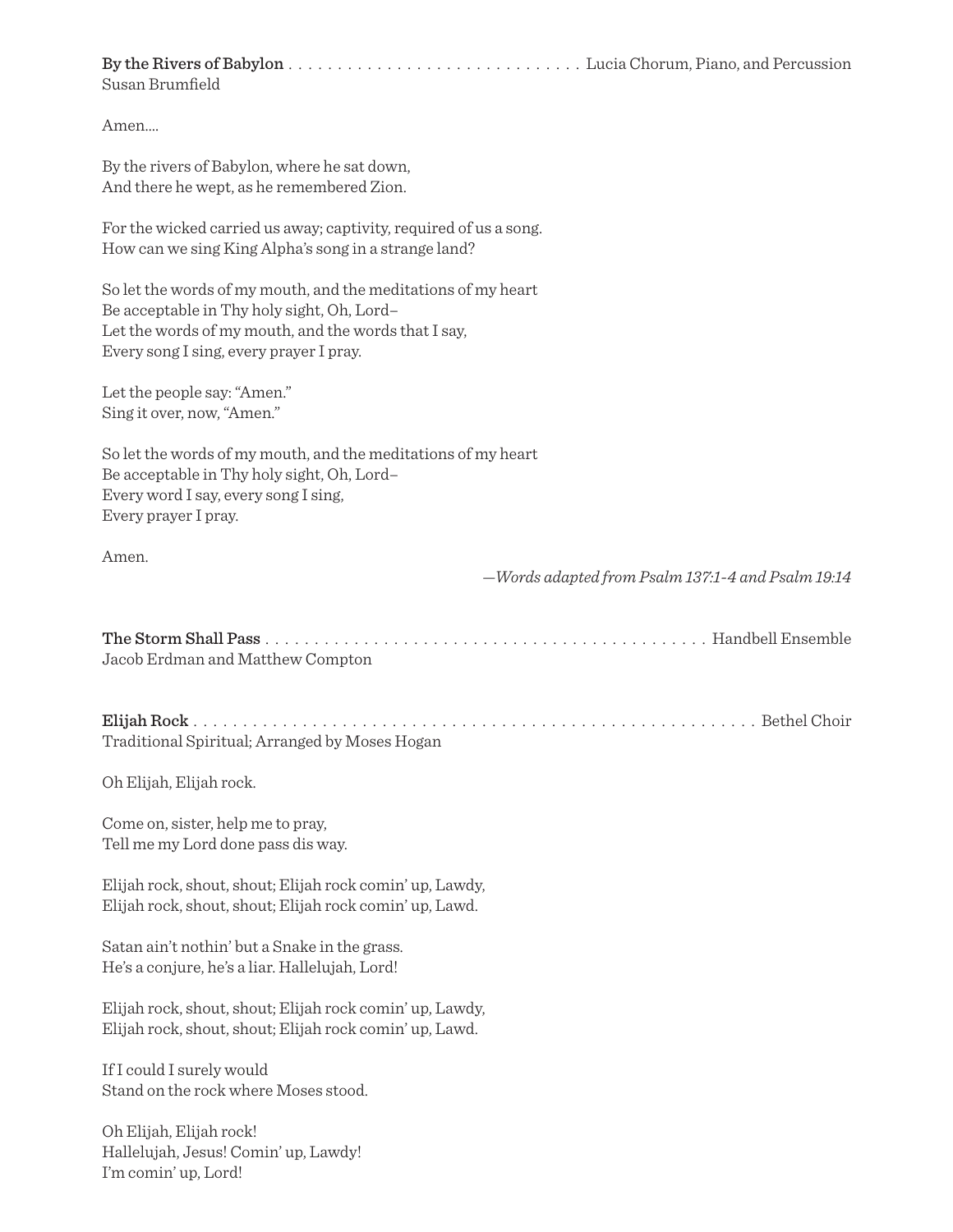| Hoagy Carmichael and Johnny Mercer;                                          |  |
|------------------------------------------------------------------------------|--|
| Arranged by Nelson Riddle; Transcribed by Myles Collins                      |  |
|                                                                              |  |
|                                                                              |  |
| Carl Nielsen                                                                 |  |
| I. Präludium                                                                 |  |
| II. Intermezzo                                                               |  |
|                                                                              |  |
|                                                                              |  |
| Traditional American Folk Hymn; Arranged by Jonathan Rodgers                 |  |
|                                                                              |  |
| I am a poor wayfaring stranger<br>While traveling through this world of woe. |  |
| Yet there's no sickness, toil, nor danger                                    |  |
| In that bright land to which I go.                                           |  |
| I'm goin' there to see my mother                                             |  |
| I'm goin' there no more to roam.                                             |  |
| I'm only going over Jordan,                                                  |  |
| I'm only going over home.                                                    |  |
| I know dark clouds will gather o'er me,                                      |  |
| I know my way is rough and steep;                                            |  |
| Yet beauteous fields are just before me                                      |  |
| Where God's Redeemed, their vigils keep.                                     |  |
| I'm goin' there to see my father,                                            |  |
| I'm goin' there no more to roam.                                             |  |
| I'm only goin' over Jordan,<br>I'm only goin' over home.                     |  |
|                                                                              |  |
| I want to wear a crown of glory                                              |  |
| When I get home to that good land.<br>I want to shout salvation's story      |  |
| In concert with that blood-washed band.                                      |  |
|                                                                              |  |
| I'm goin' there to meet my Savior,<br>To sing His praises evermore.          |  |
|                                                                              |  |
| I'm only goin' over Jordan,                                                  |  |
| I'm only goin' over home.                                                    |  |
|                                                                              |  |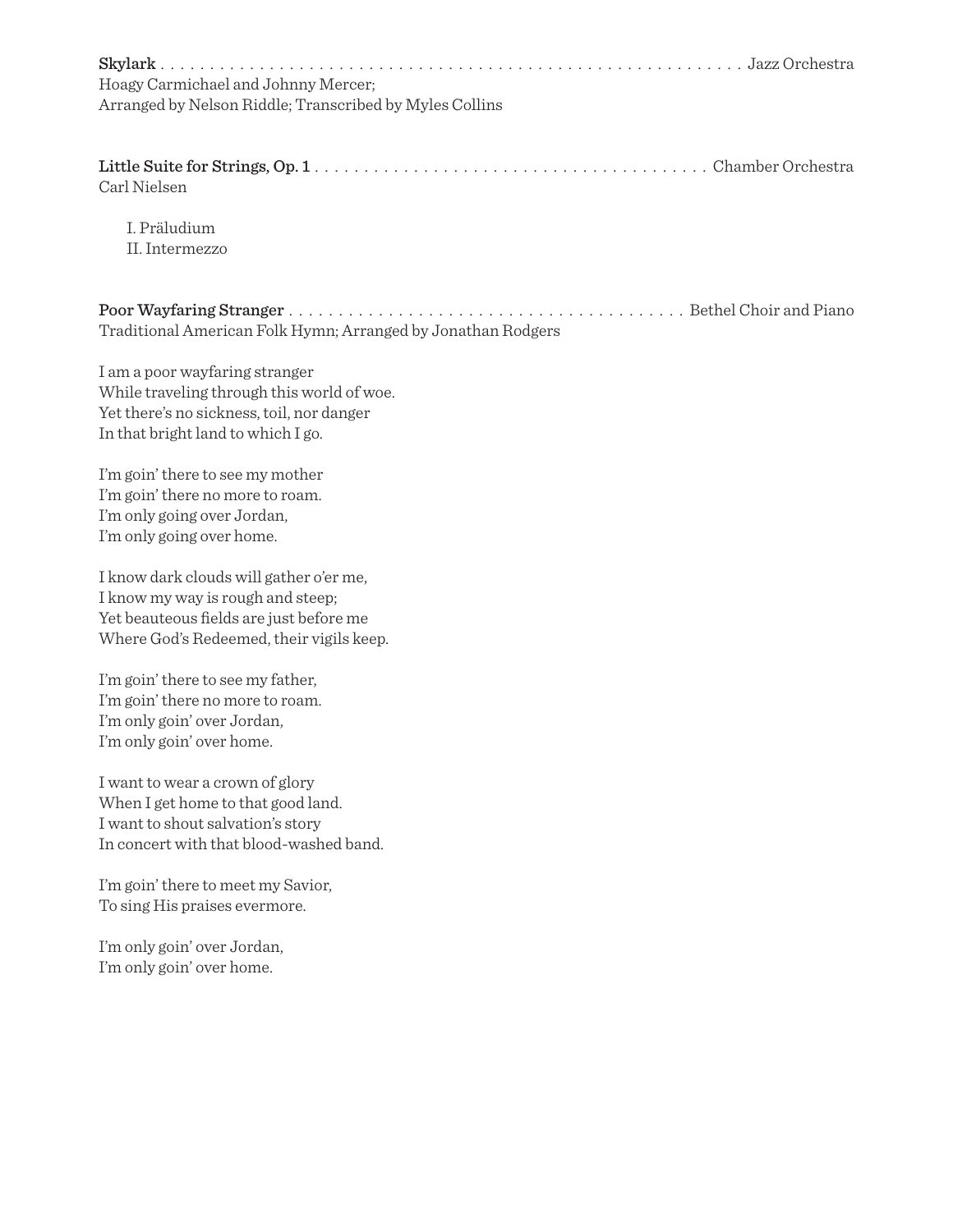Lord, Make Me an Instrument of Thy Peace . . . . . . . . . . . . . . . . . . . . . . Festival Choir and Orchestra Jonathan Veenker

Lord, make me an instrument of Thy peace. Where there is hatred, let me sow love; Where there is injury, may there be pardon; Where there is doubt, faith; Where there is despair, hope; Where there is darkness, light; Where there is sadness, joy.

O Divine Master, grant that I may not so much seek to be consoled as to console; To be understood as to understand; To be loved as to love.

For it is in giving that we receive; It is in pardoning that we are pardoned; And it is in dying that we are born to eternal life.

Amen.

*—Words by Saint Francis of Assisi*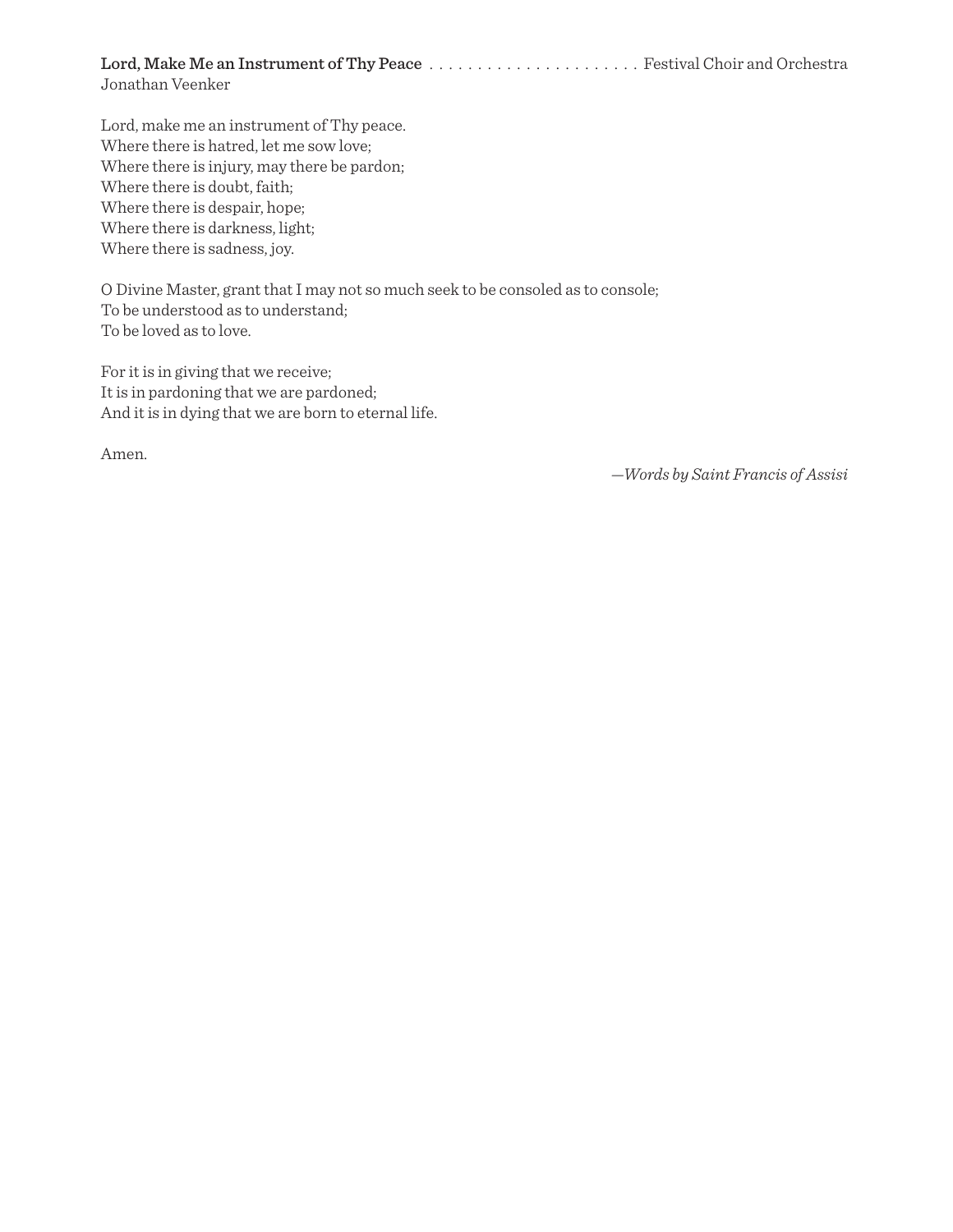# BETHEL CHOIR

SOPRANO Sarah Arend Hannah Bronner Maria Esch Jerzy Gillon Adelyn Jamison Madelyn Lease Hallie Lobejko Taylor McKeever Miranda Peterson Abby Rockhill Courtney Roman Abby Schroeder Haley Scruggs Effy Shypulski Kristianna Woller **ALTO** Hannah Barnes Madie Clabaugh Rayven Davis Naomi Henderson Anna Nordhagen Carrie Park Anna Rabe Katelyn Rentschler Alaina Sandau Jessie Schmidt Anna Schueler Essie Shull Amanda Steiner Angie Swanson Brooke Thacker Grace Veenstra Michelle Voth

TENOR Travis Barth Jeffrey Cole Rueben Carbajal Joshua Hahn Seth Haskin Daniil Magu Jacob McCullough Carter Nelson Russell Nelson Ben Shull Isaac Verdoorn Daniel Weinhagen Joe Werdan Micah Wimmer Weston Wold

**BASS** Liam Adams Krister Copeland Gabe Hjelle Barrett Jamison Daniel Jamison Shane Kargel Andrew Kirzeder Carston Krieg Jason Lee Toby Ryberg Nat Shull Kaden Stensrud

# LUCIA CHORUM

#### SOPRANO I

RyleeAnn Andre Danielle Brocker Carey Krugmire Karina Nelson Annie Swalve

SOPRANO II Hannah Bengtson Ella Crust Kaylee Fenner Olivia Heese Emily Sammon Avery Schlagel Calihan Sterud Molly Wilson

ALTO I Hannah Bierbrauer Britta Carlson Elizabeth Gerken Emma Hedges Callie Knapp Kaitlin Macklin Anika Oss Kaitlyn Riggs Katie Storlie Mayme Wendlandt

ALTO II Esther Adeniyi Greenleaf Baker Dakota Burton Julia Delahunt Abigail Goetzman Jada Probasco Lydia Stoll

## ROYAL REGISTER

TENOR I Samuel Carlson Alan Kopitske

TENOR II Andrew Calcutt Joshua Hahn Bradey Holman Sam Mellema

BASS I Rueben Carbajal Christopher Hahn Jonny Kilmer

Trent Viesselman

BASS II Samuel Gardeen Philip Workman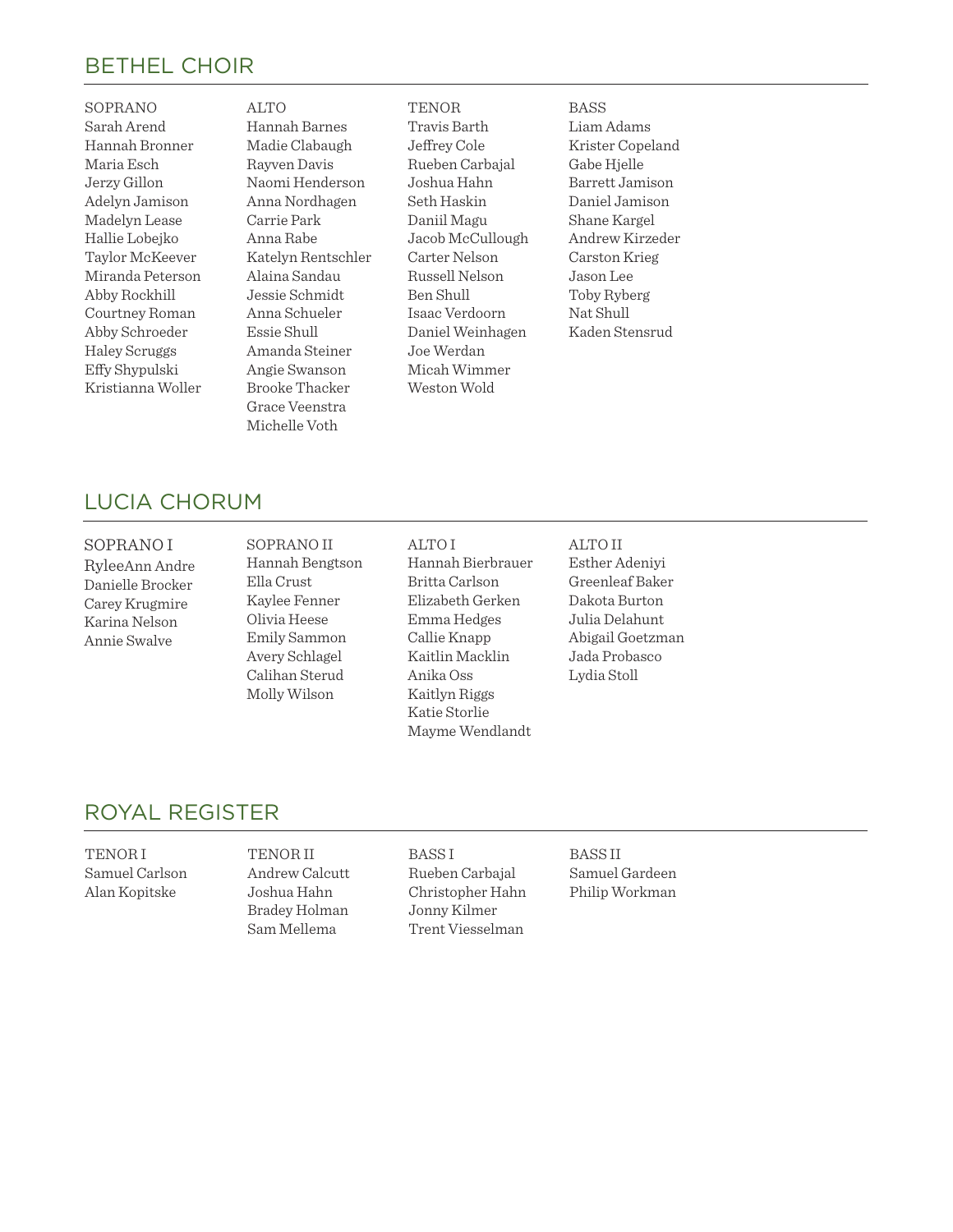# WIND SYMPHONY

PICCOLO Kaia Orme

FLUTE

Elizabeth Hicok Liana Johnson Faith Norstad Abby Nutcher Kaia Orme Stephanie Sauer Matthew Spickelmier Ashley Sugimoto Kassidy Van Surksum

OBOE Sophie Hoffer

CLARINET

Amira Graf Christian Hamre Grace Knudson Alex Mecicar Anna Lee Britta Roth

BASSOON Duncan Harro Ian Mugglin Emily Schmidt

BASS CLARINET Marah Smith

CONTRA-ALTO CLARINET Signe Penn

ALTO SAXOPHONE Xavier Blasingame Emily Guzik Noah Leinen Jadyn Tweeten

TENOR SAXOPHONE Jacob Grawe Brice Mitchell

BARITONE SAXOPHONE Kyle Wahlberg

HORN Abigail Busch Asha Graf Emmaree Lauritsen Megan Nyquist Sophia Shepeck Eleah Williams

CORNET Aaron Anderson Asha Anderson Kyler Bahrke Alex Carr Matthew Chapin Griff DeGolier\* Jacob Grund Kyle Howey Tyler Nicoski Melissa Peterson Mikayla Peterson **TROMBONE** Andrew Kovalenko Peter Kraakevik Ryan Rapp Christian Swenson

BASS TROMBONE Joshua Manion

EUPHONIUM Zac Cerwinske Eric Puumala Philip Workman

TUBA Ethan Rud PERCUSSION Rachel Blood TJ Frantz Jocelyn Leafblad Natalie Lietz Alyssa Pecoraro

STRING BASS Micah Lopez

\*Guest musician

# CHAMBER ORCHESTRA

VIOLIN I Aaron Hjort Emily Manning Ariana Montzka Marita White

VIOLIN II Hannah Dickinson Katherine Fischer Madelyn Pearson Ellesa St. George Abigail Victor Julian Westerlund

VIOLA Nathan Eisenmann Micah Lopez Nora Read

CELLO Lauryn Caulley Arabella Fahs Aidan St. George Christopher Yetter

BASS Karsten Skoglund- Anderson

### HANDBELL ENSEMBLE

Emma Hedges Anna Heebsh Aaron Hjort Adelyn Jamison Christina Lacher

Phillip McDougle Sophia Nienaber Bridget Rands Emma Ryks Benjamin Shull

Esther Shull Lydia Shull Kaden Stensrud Stephanie Tuley Krista Vander Schaaf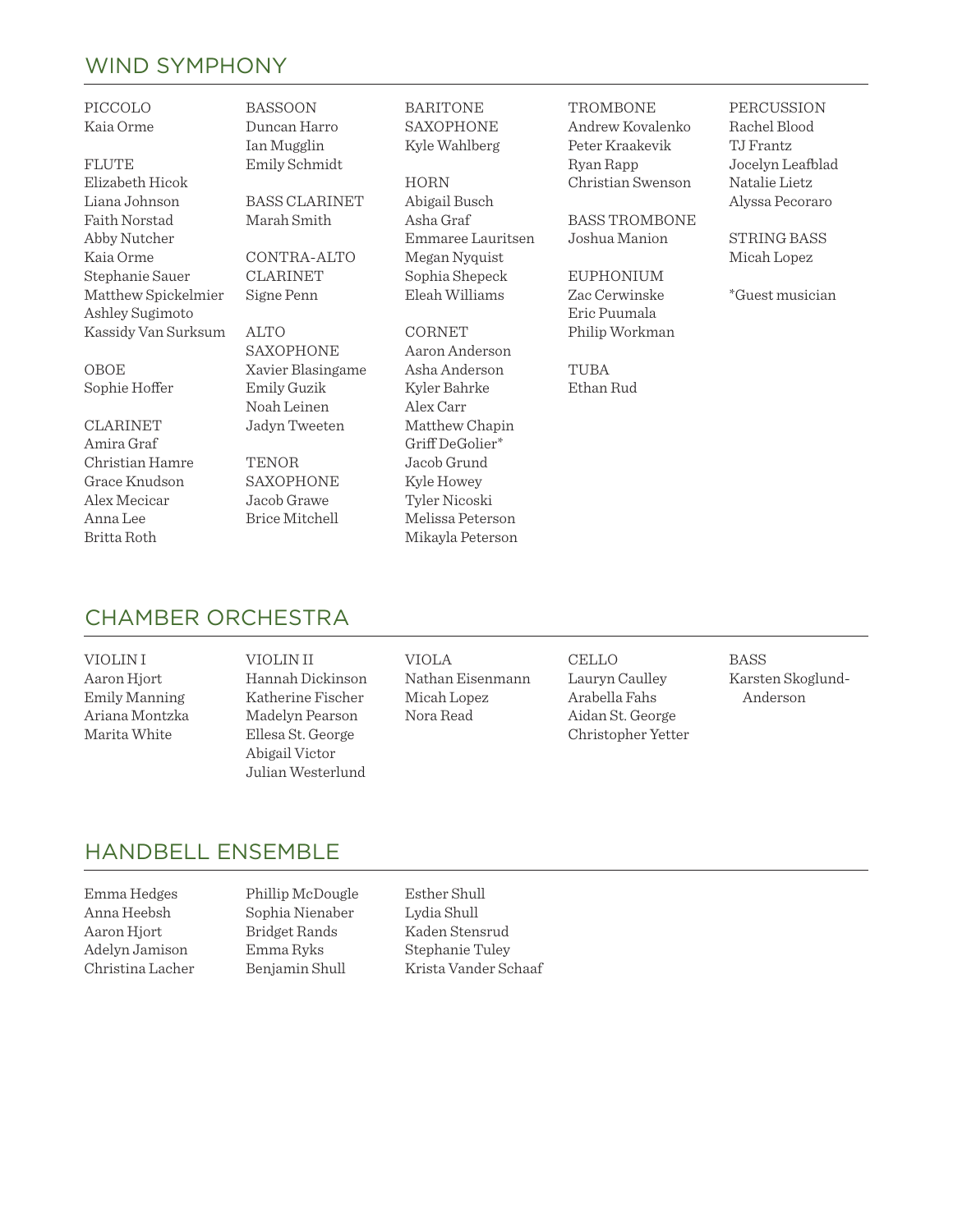# JAZZ ORCHESTRA

VOCAL Alyssa Pecoraro DRUMS Landon Conrath

PIANO Henry Donato

FLUTE Kassidy Van Surksum

FESTIVAL ORCHESTRA WINDS AND PERCUSSION

REEDS Ben Anderson Keegan Feller Bridger Foster Kyle Wahlberg TRUMPETS Asha Anderson Levi Broersma Pete Collova

**TROMBONES** Peter Kraakevik Zach Sigler Christian Swenson EUPHONIUM Zac Cerwinske

**BASS** Grant Deakins

FLUTE Liana Johnson Kassidy Van Surksum

OBOE Sophia Hoffer

CLARINET Grace Knudson Britta Roth

BASSOON Duncan Harro Ian Mugglin HORN Abigail Busch

Emmaree Lauritsen Megan Nyquist Eleah Williams

TRUMPET Aaron Anderson Asha Anderson Kyler Bahrke

**TROMBONE** Peter Kraakevik Andrew Kovalenko BASS TROMBONE Christian Swenson

TUBA Ethan Rud PERCUSSION Rachel Blood TJ Frantz Jocelyn Leafblad Natalie Lietz Alyssa Pecoraro Ashley Sugimoto

# INSTRUMENTALISTS/SOLOISTS

Cindy Reents, *organ* - "Alleluia! Laudamus Te"

Abigail Goetzman, Pam Sohriakoff, *piano*; Alyssa Pecoraro, *congas*; Esther Adeniyi, *shaker* - "By the Rivers of Babylon"

Alyssa Pecoraro, *vocal* - "Skylark"

Carston Krieg, *vocal*; Emily Urban, *piano* - "Poor Wayfaring Stranger"

Kristianna Woller, *vocal* - "Lord, Make Me an Instrument of Thy Peace"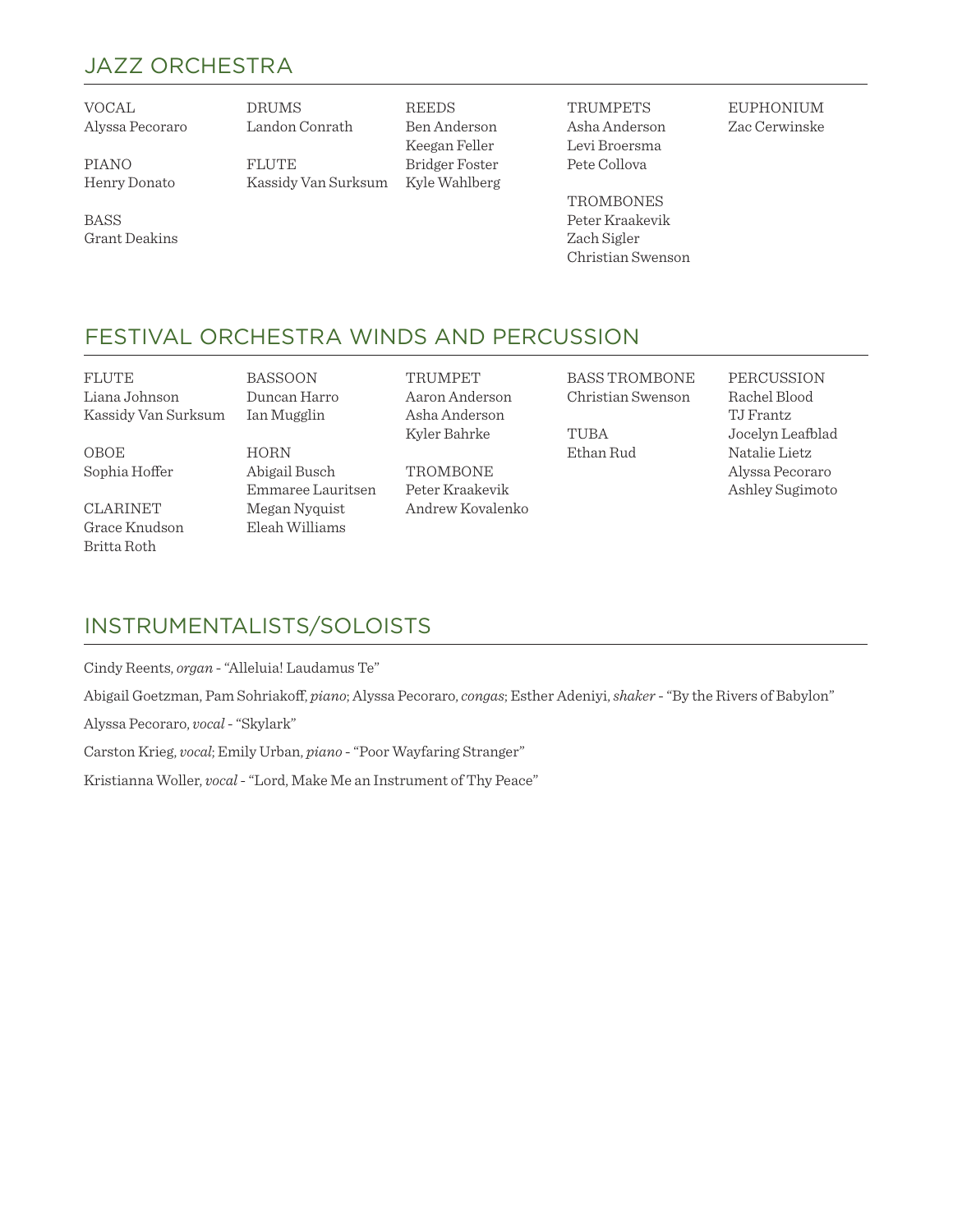# **CREDITS**

#### Spring Music Festival Program Committee

Merrin Guice Gill, *Artistic Director* Kevin Shull, *Producer* Paula Holmberg Hannah Schendel Marcus Simmons Steven Thompson Jonathan Veenker

#### Artistic and Support Staff

Kerri Baker, *Technical Producer/Lighting Design* Nick Benson, *Recording Engineer* Eleanor Carlson, *Title Images for Jazz Orchestra* Jonathon Christenson, *Assistant Lighting Design* Keith Eveland (Savory Media Productions), *Video Producer* Doug Geston (Westmark Productions), *Recording Engineer* Merrin Guice Gill, *Bethel Choir, Festival Choir and Orchestra* Timothy Hammer, *Publicity* Jason Harms, *Jazz Orchestra* Paula Holmberg, *Lucia Chorum* Cindy Reents, *Organist* Alec Schafer, *Sound Engineer* Hannah Schendel, *Chamber Orchestra* Kevin Shull, *Handbell Ensemble* Marcus Simmons, *Royal Register* Lexi Skoog, *Project Manager* Pamela Sohriakoff, *Lucia Chorum Accompanist* Kaden Stensrud, *Choreography* Steven Thompson, *Wind Symphony* Emily Urban, *Bethel Choir Accompanist* Jonathan Veenker, *Music Arrangements and Orchestrations* Tom Vukelich, *Program Design* Ben Wilson, *Video Editor*

### Camera Operators

Rod Lundstrom Greg Kolbjornsen Ben Wilson Keith Eveland Landon Conrath Katie Friese Maija Luckow Ben Richburg, Chloe Rodriguez

### Production Team

Travis Barth Braeden Cliff Landon Conrath Keegan Feller Katie Friese Elizabeth Hicok Daniel Jamison Maija Luckow

Ben Richburg Chloe Rodriguez Grace Shull Jonathan Shull Lydia Shull Sam Shull Isaac Verdoorn Noah Wenberg